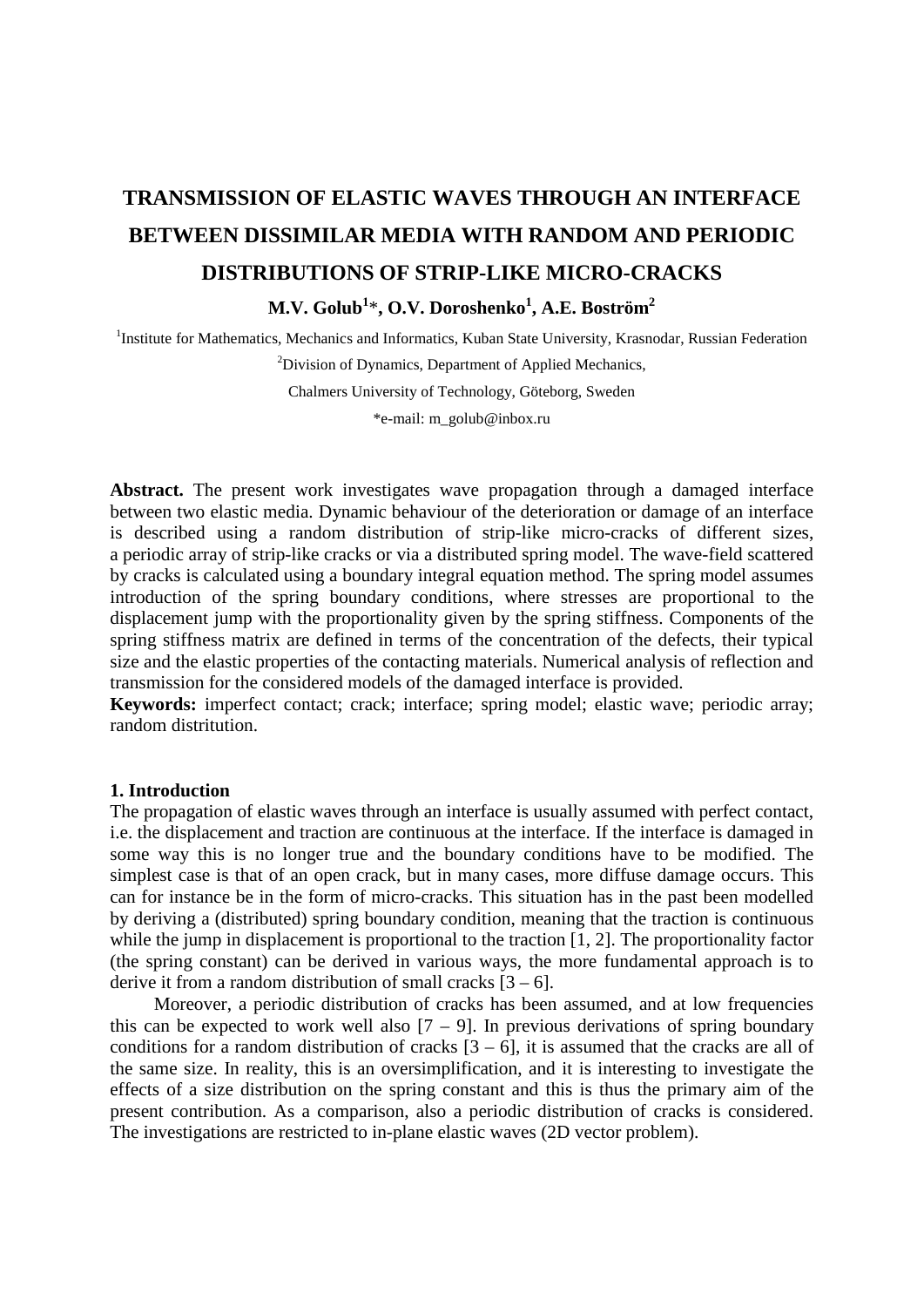## **2. Wave propagation through an interface with a distributed spring**

Consider the propagation of time-harmonic waves with the angular frequency  $\omega$  through an interface between two dissimilar elastic isotropic half-spaces. Cartesian coordinates  $x = (x_1, x_2, x_3)$  are introduced in such a way that the interface is situated in the plane  $x_3 = 0$ . The material properties of two media  $V_1(x_3 < 0)$  and  $V_2(x_3 > 0)$  are determined by the mass densities  $\rho_j$  and Lamé constants  $\lambda_j$  and  $\mu_j$  or by velocities  $v_{jL} = \sqrt{(\lambda_j + 2\mu_j)/\rho_j}$  and  $v_{jT} = \sqrt{\mu_j/\rho_j}$  of longitudinal and transverse waves, respectively. Here the subscript  $j = 1, 2$  corresponds to the lower  $V_1$  and upper  $V_2$  half-spaces. The displacement vector  $u_j$ obeys the Lamé equation:

$$
k_{jL}^{-2} \nabla \nabla \cdot \boldsymbol{u}_j - k_{jT}^{-2} \nabla \times (\nabla \times \boldsymbol{u}_j) + \boldsymbol{u}_j = 0
$$

written in terms of wave numbers  $k_{jL} = \omega / v_{jL}$  and  $k_{jT} = \omega / v_{jT}$ . Stresses and displacements are related by Hooke's law, written via the Kronecker delta  $\delta_{im}$ :

$$
\sigma_{im} = \lambda \delta_{im} \operatorname{div} \mathbf{u} + \mu \left( \frac{\partial u_i}{\partial x_m} + \frac{\partial u_m}{\partial x_i} \right).
$$

It is common to assume perfect contact boundary conditions at interfaces so that stresses and displacements are continuous. A more general type of boundary condition is the distributed spring or spring boundary conditions, in which the traction vector is a product of a diagonal stiffness matrix  $\rightarrow$  and the crack opening displacement (COD) vector [1]:

$$
\boldsymbol{\tau}_1^{\text{in}}(\mathbf{x}) = \boldsymbol{\tau}_2^{\text{in}}(\mathbf{x}) = \mathbf{A}^{\text{in}}(\mathbf{x}) - \mathbf{u}_2^{\text{in}}(\mathbf{x})\tag{1}
$$

Spring stiffness can be frequency dependent, which usually implies complex values of stiffness and introduction of energy dissipation into the model [10]. The real part of  $\rightarrow$  gives a spring force, while imaginary part corresponds to a viscous damping force. The values of the elements of the spring stiffness matrix indicate the degree of damage of an interface from the perfect contact  $(\kappa_{ii} \rightarrow \infty)$  to the absence of contact at all  $(\kappa_{ii} = 0)$ . For strip-like delamination, i.e. in the case of in-plane motion, the diagonal matrix  $\kappa = \text{diag}\{\kappa, 0, \kappa\}$  has two equal non-zero elements [4, 8].

The wave-fields in the media for normally incident longitudinal  $(s = L)$  and transverse  $(s = T)$  waves can be represented in the following form:

$$
\boldsymbol{u}_{s}^{\text{in},\kappa} = \begin{cases} \boldsymbol{p}_{s} \Big( e^{\mathrm{i}k_{1s}x_{3}} + \boldsymbol{R}_{s}^{-}(\kappa) e^{-\mathrm{i}k_{1s}x_{3}} \Big) & x_{3} < 0 \\ \boldsymbol{p}_{s} T_{s}^{-}(\kappa) e^{\mathrm{i}k_{2s}x_{3}}, & x_{3} > 0. \end{cases}
$$
(2)

The amplitude reflection and transmission coefficients

$$
R_s^-(\kappa) = \frac{k_{1s}c_{1s} - k_{2s}c_{2s} - k_{1s}c_{1s}k_{2s}c_{2s} \cdot \frac{1}{\kappa_s}}{ik_{1s}c_{1s} + k_{2s}c_{2s} - k_{1s}c_{1s}k_{2s}c_{2s} \cdot \frac{1}{\kappa_s}},
$$
  
\n
$$
T_s^-(\kappa) = \frac{2k_{1s}c_{1s}}{ik_{1s}c_{1s} + k_{2s}c_{2s} - k_{1s}c_{1s}k_{2s}c_{2s} \cdot \frac{1}{\kappa_s}}
$$
\n(3)

are calculated for wave field (2) in accordance with boundary conditions (1);  $c_{\mu} = \lambda_i + 2\mu_i$ ,  $c_{\overline{\mu}} = \mu_i$ . Here  $p_s$  is a unit vector, giving the polarization of the incident plane wave, for the longitudinal wave  $p_L = (0, 0, 1)$ , while for the transverse wave  $p_T = (1, 0, 0)$ .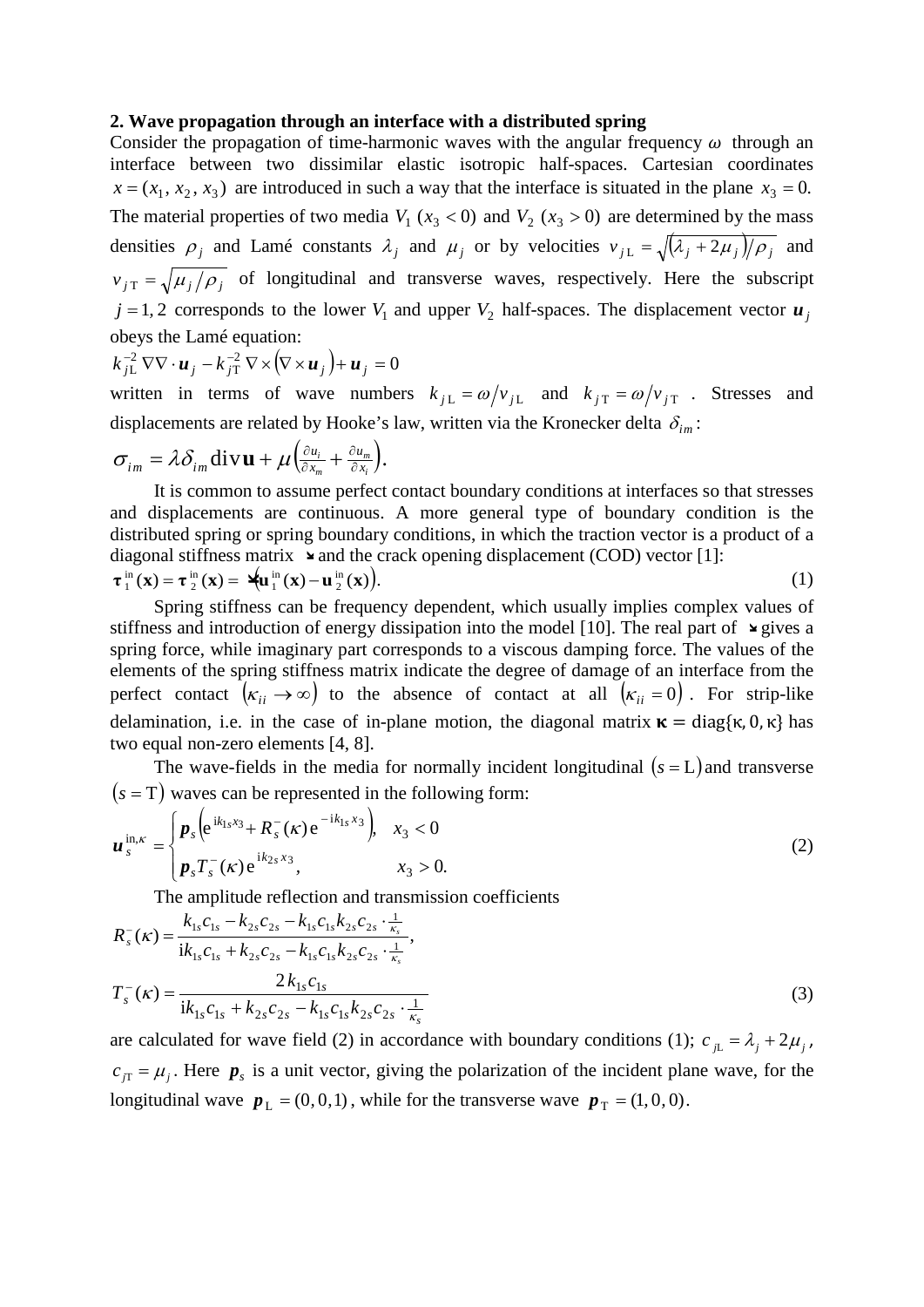#### **3. Wave scattering at an interface with distribution of strip-like cracks**

Let us consider an infinite set  $\Omega = \cup \Omega_i$  of strip-like interface cracks of length  $2l_i$  with centres, situated at the points  $(\chi_i, 0)_i$ , see Fig. 1. At the surface of each crack the stress-free boundary conditions are assumed, while *i*-th the crack occupies the domain  $\Omega_i = \left\{ |x_1 - \chi_i| < l_i, \ |x_2| < \infty, x_3 = 0 \right\}, \ \ \Omega_i \cap \Omega_j = \emptyset.$ 

The total displacement field *u* in the considered media with interface cracks is a sum of the wave-field  $\boldsymbol{u}^{\text{in}}$  in the absence of cracks and the scattered wave-field  $\boldsymbol{u}^{\text{sc}}$ . The wave-field  $u^{\rm sc}$  scattered by the crack  $\Omega_i$  has continuous stresses  $\tau^{\rm sc}$  at the interface, while the displacement field  $u^{\text{sc}}$  has a jump. Accordingly, these wave-fields satisfy the following boundary conditions:

 $\overline{\mathcal{L}}$ ↑  $\begin{array}{c} \begin{array}{c} \end{array} \end{array}$  $\boldsymbol{\tau}^{\mathrm{sc}}_{\mathcal{R}}=-\boldsymbol{\tau}^{\mathrm{in}}_{\mathcal{R}},$   $x\in\Omega$  $=\boldsymbol{u}_{2}^{\mathrm{sc}},\quad \boldsymbol{\tau}_{1}^{\mathrm{sc}}=\boldsymbol{\tau}_{2}^{\mathrm{sc}},\quad x\!\notin\!\Omega$  $x \in \Omega_i$ .  $\tau_1^{\text{sc}} = \tau_2^{\text{sc}}, \quad x \notin \Omega_i,$ *i i* in 1 sc 2 sc 1 sc 2 sc 1 sc 2 sc 1  $\tau$ <sup>sc</sup> =  $\tau$ <sup>sc</sup><sub>2</sub> =  $-\tau$  $u_1^{\rm sc} = u_2^{\rm sc}, \quad \tau_1^{\rm sc} = \tau$ 



**Fig. 1.** Geometry of the problem: distribution of cracks.

**Stochastic distribution of cracks.** Consider next the propagation of the elastic plane wave through the interface  $x_3 = 0$  with a random distribution of open cracks  $\Omega_i$ . The random distribution is assumed to be translationally invariant. The degree of damage of an interface can be described by the crack density  $C = S_{\text{dam}}/S_{\text{total}}$  of the distribution of cracks, where  $S_{\text{dam}}$  is the overall area of the cracks,  $S_{\text{total}}$  is considered damaged area. The exact scattered wave-field by a random distribution is impossible to determine. If the interaction between the defects is neglected, the ensemble averaging technique can be applied in order to describe a random distribution of cracks [3].

Far away from the interface, the total scattered field can be represented in the form of outgoing plane waves with amplitudes  $P_s^{\pm}$  propagating in the  $\pm x_3$  direction:

$$
\left\langle \boldsymbol{u}_{s}^{\text{sc}}\right\rangle =\boldsymbol{p}_{s}\begin{cases} P_{s}^{-} e^{-ik_{1s}x_{3}}, & x_{3} < 0, \\ P_{s}^{+} e^{ik_{2s}x_{3}}, & x_{3} > 0. \end{cases}
$$
\n(4)

Each set of cracks is equiprobable. In this case, the crack density is

$$
C = \frac{\sum_{i=1}^{N} l_i}{x_0} = \frac{N \cdot \bar{l}}{x_0},
$$

where the interval  $(-x_0; x_0)$  is under study and  $\overline{l}$  is the average crack length.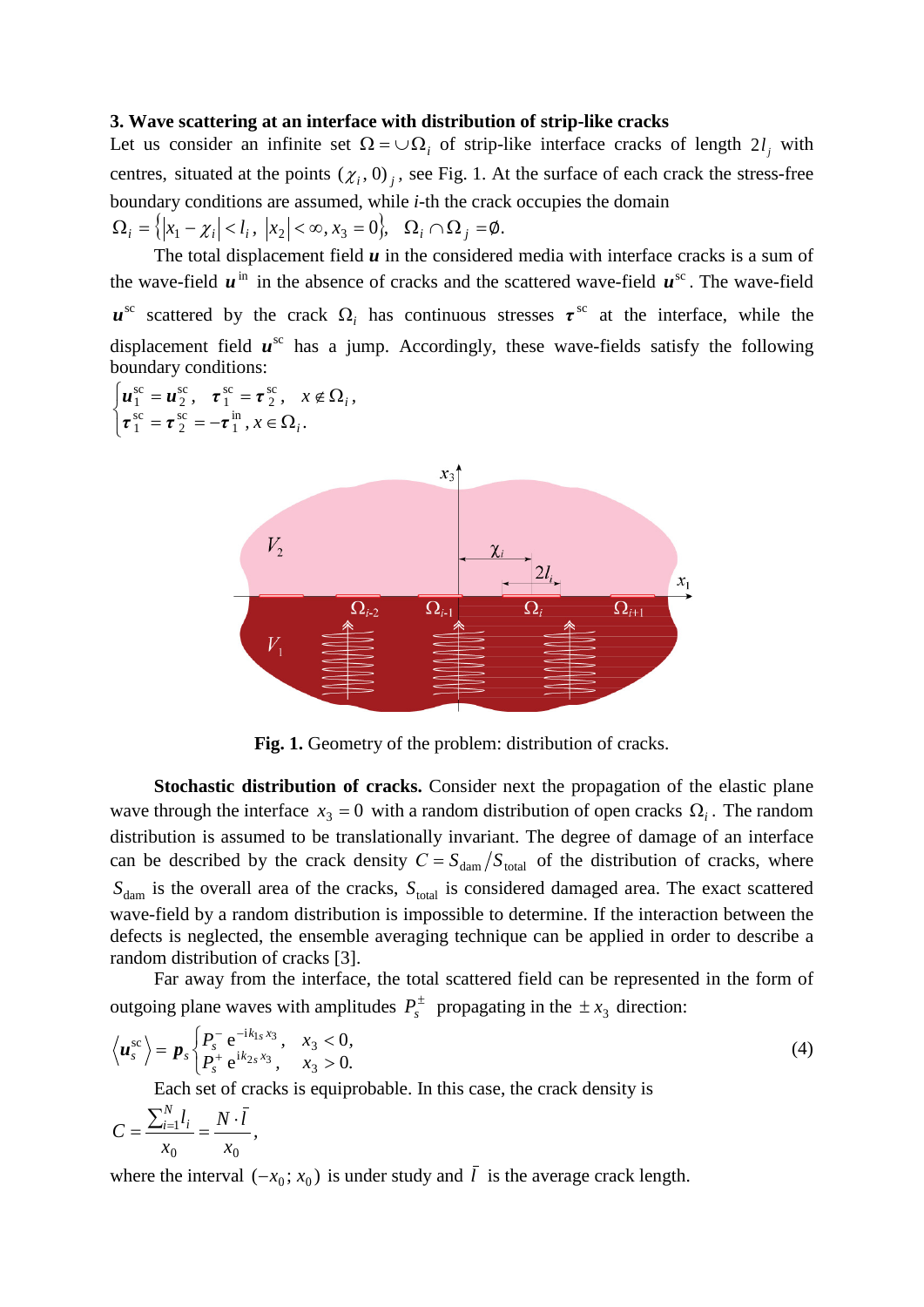Transmission of elastic waves through an interface between dissimilar media with random and periodic... 55

The Betty–Rayleigh reciprocal relation is applied (see [3] for more details), and it leads to the following amplitudes of the scattered wave-field (4):

$$
P_s^{\pm}=-\frac{1}{2}\big(1\pm R_s^-\big)\!C\,\mathbf{p}_s\,\Delta\overline{\mathbf{u}}_s.
$$

The latter is expressed in terms of the reflection coefficient  $R_{\rm s}$  for the interface without cracks and the average value of the COD for a single crack:

$$
\Delta \overline{\boldsymbol{u}}_s = \sum_{i=1}^N \int_{-l_i}^{l_i} \Delta \boldsymbol{u}_s \left( x_1 \right) \mathrm{d} x_1 \cdot \left( \sum_{i=1}^N 2 l_i \right)^{-1}, \tag{5}
$$

calculated using the boundary integral equation method [11] and the integral approach [12].

Subsequently, the ensemble average of the total transmission coefficient for the distribution of cracks becomes

$$
\widetilde{T}_s = T_s^- + P_s^+ = T_s^- \left( 1 - \frac{1}{2} \, \boldsymbol{p}_s \, \Delta \overline{\boldsymbol{u}}_s \right),\tag{6}
$$

where  $T_s^- = 1 + R_s^-$ . Thus, the total transmission coefficient in the case of randomly distributed interface micro-cracks is expressed in terms of the material constants, the length of the cracks and the parameter *C*, describing the crack density.

**Single strip-like crack.** It is necessary to consider the wave scattering problem for a single crack to find the average value of the COD for the transmission coefficient in the form (6). To solve this two-dimensional problem for a single strip-like crack of width 2*l*, located at the interface, the wave-field can be expressed via the frequency spectrum using Fourier transform over one horizontal coordinate. The numerical solution for the scattered wave-field is performed using the representation of *u* through the convolution of the Green's matrix and the vector-function, composed of normal and tangential stresses at the interface.

The solution of the corresponding boundary-value problem can be formulated via the introduction of the unknown COD. Substitution of the integral representation for  $\tau^{\rm sc}$  into the inhomogeneous boundary condition at the crack surface (7) gives an integral equation for the unknown crack-opening displacement:

$$
\frac{1}{2\pi} \int_{-\infty}^{\infty} \mathbf{L}(\alpha) \cdot \Delta \mathbf{U}(\alpha) \cdot e^{-i\alpha x_1} d\alpha = -\tau^{\text{in},0}(x_1, 0). \tag{7}
$$

A detailed description of the derivation of Green's matrices and the Fourier transform  $\mathbf{L}(\alpha)$  of the kernel of the integral equation (7) was given in [12, 13].

For the use of the Bubnov–Galerkin scheme, the crack-opening displacement is expanded into a series of Chebyshev polynomials of the second kind, forming a complete set on the interval [*–l, l*]. Inserting this expansion into the integral equation (7) and projection on the same polynomials leads to an infinite system of linear algebraic equations.

Based on the assumption that the sizes of the cracks are much less than a wavelength of the incident wave, an asymptotic solution for a single crack can be obtained in analytic form [3]. On assuming that  $k_{\text{IT}}$   $l \ll 1$ , the average COD for strip-like crack has the following form, respectively, for incident longitudinal and transverse waves:

$$
\Delta \overline{u}_{\rm L} = \frac{\pi l H_{\rm L}}{4} \begin{pmatrix} \mathrm{i}g_1 \\ g_1 \end{pmatrix}, \quad \Delta \overline{u}_{\rm T} = \frac{\pi l H_{\rm T}}{4} \begin{pmatrix} g_2 \\ -\mathrm{i}g_2 \end{pmatrix},
$$
\n
$$
\lambda + 2 u_{\rm L} = \lambda + 2 u_{\rm L} = \lambda + 2 u_{\rm L} = \frac{1}{4} \begin{pmatrix} 1 & 1 \\ 1 & 1 \end{pmatrix}, \quad \lambda = \frac{c_{11} k_{12} c_{23} k_{23}}{4}.
$$
\n(8)

$$
g_1 = \frac{\lambda_1 + 2\mu_1}{\mu_1(\lambda_1 + \mu_1)} + \frac{\lambda_2 + 2\mu_2}{\mu_2(\lambda_2 + \mu_2)}, \quad g_2 = \frac{1}{\lambda_1 + \mu_1} + \frac{1}{\lambda_2 + \mu_2}, \quad H_s = i \frac{c_{1s} k_{1s} c_{2s} k_{2s}}{c_{1s} k_{1s} + c_{2s} k_{2s}}.
$$

**Periodic distribution of cracks.** The damaged interface can also be modelled as a periodic array of cracks. Let us consider plane wave scattering by a periodic array of strip-like cracks of length 2*l* with spacing *w* between the centres of adjacent cracks. The COD  $\Delta u(x)$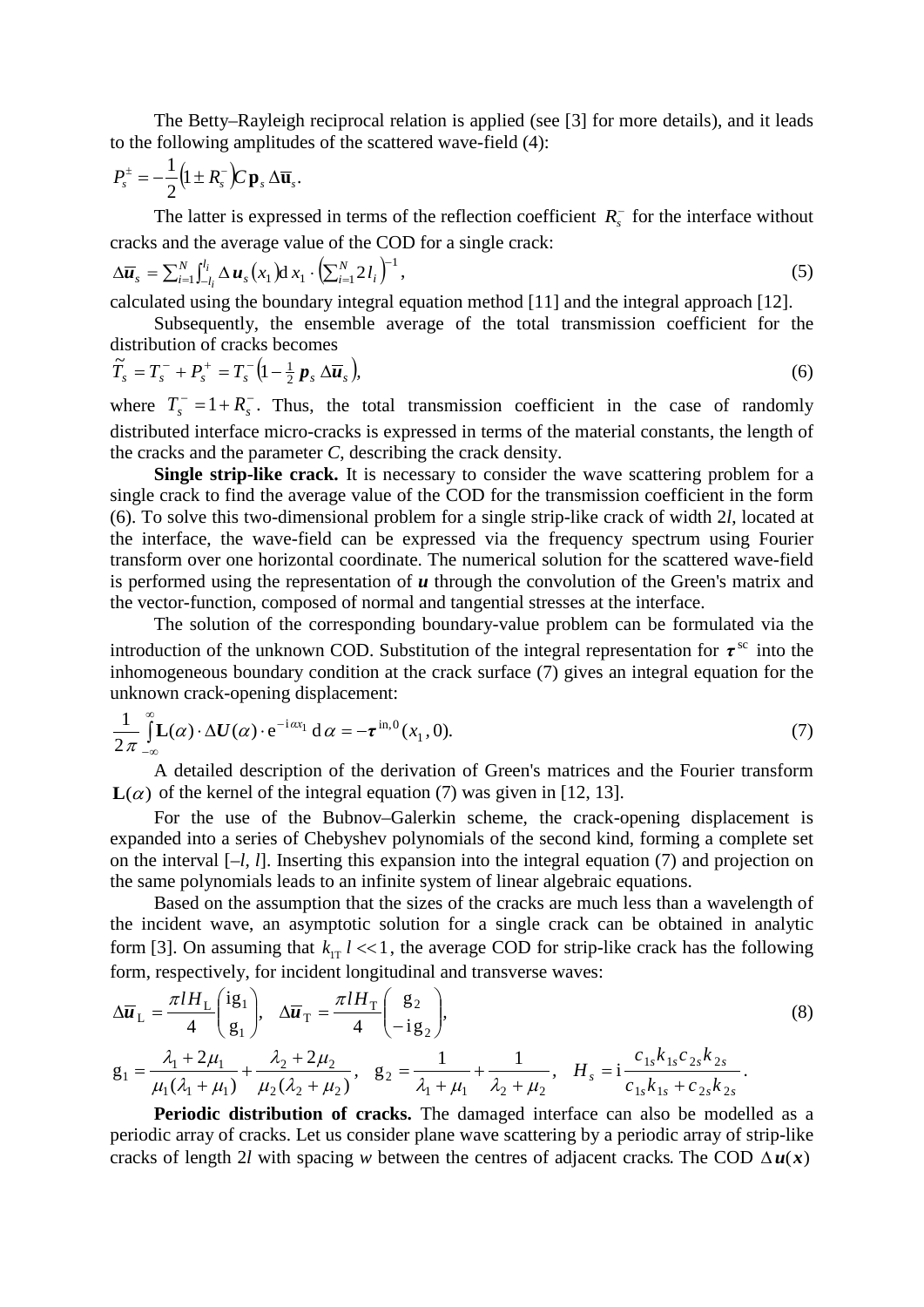at the interface is, of course, the sum of the CODs  $\Delta \mathbf{u}_n$ ,  $n = 0, \pm 1, \pm 2$ , for all the cracks  $\Omega_n$ . Thus, the integral Equation (7), written for a single crack, can be modified as follows [14]:

$$
\frac{1}{2\pi}\int_{-\infty}^{\infty}\mathbf{L}(\alpha)\cdot\sum_{n=-\infty}^{\infty}\Delta\mathbf{U}_n(\alpha)\cdot e^{-i\alpha x_1}\,d\alpha=-\tau^{\text{in},0}(x_1,0).
$$

It follows from the periodicity of the problem that the COD for the *n-*th crack for normally incident waves can be expressed in terms of the COD for the reference crack:  $\Delta$ **u**<sub>*n*</sub>( $x$ <sub>1</sub>) =  $\Delta$ **u**<sub>0</sub>( $x$ <sub>1</sub> - *wn*).

The basic steps of solving the integral Equation (7) are described in Refs. [4, 13].



Fig. 2. Reflection coefficient  $|R|$  for the periodic array of interface cracks.

Once the crack-opening displacement is determined, it is straightforward to calculate the transmission and reflection coefficients  $|T|$  and  $|R|$ . The reflection coefficient, calculated for a periodic array of interface cracks ( $w = 2, l = 0.9$ ), is depicted in Fig. 2. Two cases have been studied: distribution of cracks in homogenous space made of aluminium (Fig. 2a) and cracks between two dissimilar half-spaces of aluminium and copper (Fig. 2b). The material properties of the considered materials are given in Table 1. Fig. 2 also exhibits a good agreement of the present approach with the method described in Ref. [9].

| Tuoto 1. I Todottios of chastic materials. |                        |                        |                              |
|--------------------------------------------|------------------------|------------------------|------------------------------|
| Material                                   | Longitudinal wave      | Transverse wave        | Density,                     |
|                                            | velocity, $v_L$ [km/s] | velocity, $v_T$ [km/s] | $\rho$ [kg /m <sup>3</sup> ] |
| Aluminium                                  | 6.42                   | 3.04                   | 2700                         |
| Copper                                     | 5.01                   | 2.27                   | 8930                         |

**Equivalency of two models: distributed spring and stochastic distribution of cracks.** It has been assumed that the distributed spring model and the model of the random distribution of cracks should provide the same transmission coefficients. Thus, the transmission coefficients (3) equals to the transmission coefficient (6). From this equality, the value of spring stiffness can be determined as:

$$
\kappa_s = 2 H_s \left( \frac{1}{C p_s \Delta \overline{u}} - \frac{1}{2} \right). \tag{9}
$$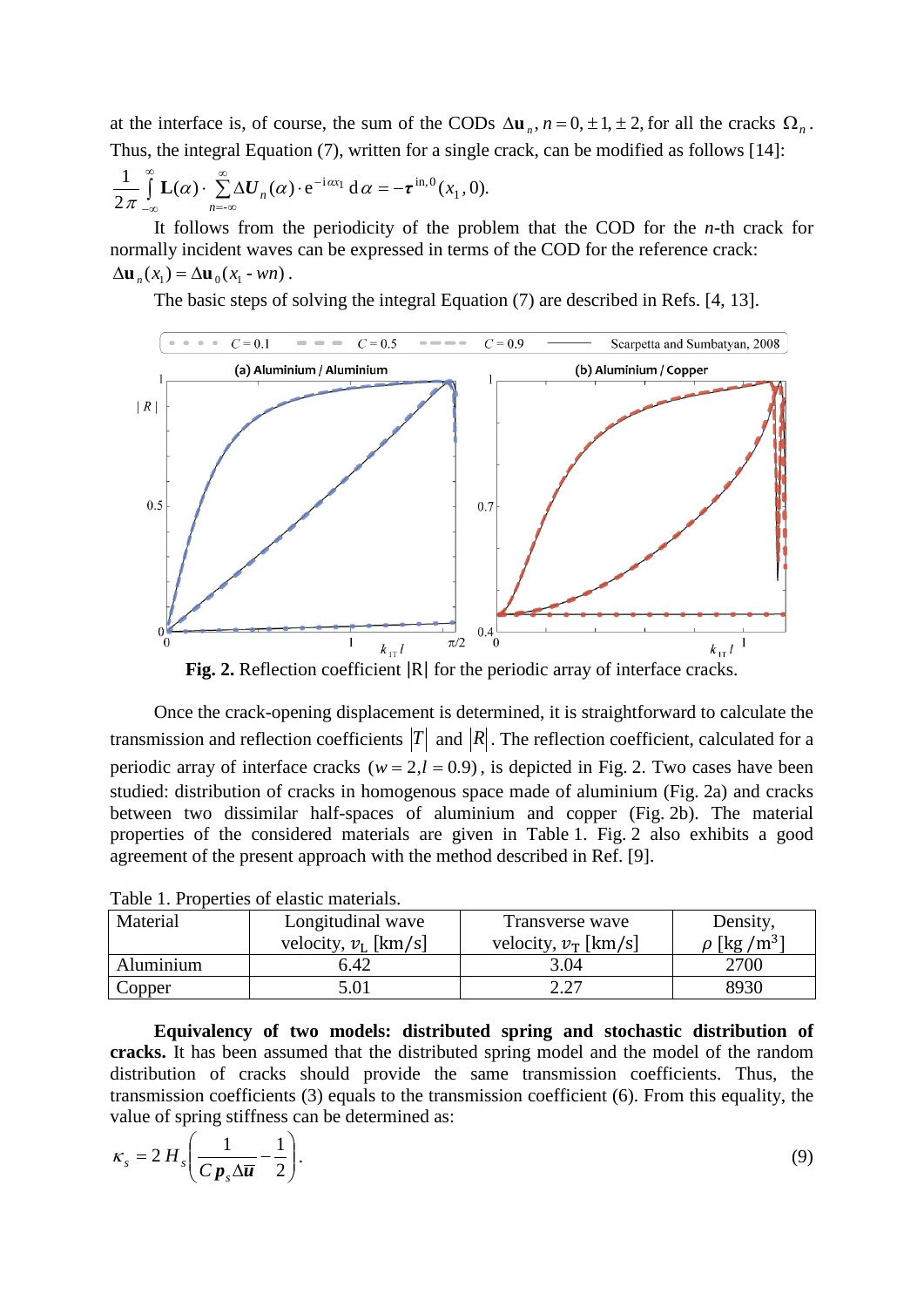Transmission of elastic waves through an interface between dissimilar media with random and periodic... 57

If randomly distributed strip-like cracks are of different sizes and the asymptotic representation (8) is applied to calculate the average value of the COD, then the relation (9) gives

$$
\begin{aligned} \kappa_{11} &= \kappa_{33} = \frac{4\,(1+d)}{\pi\,g_1\,l^*} - iH_s, \\ d &= \sqrt{1 + \frac{i}{2}\,\pi\,g_1\,l^*}, \quad l^* = \frac{s^2 + (\bar{l})^2}{\bar{l}}, \quad s^2 = \frac{\sum_{i=1}^N l_i^2}{N} - \left(\frac{\sum_{i=1}^N l_i}{N}\right)^2. \end{aligned}
$$

Here  $s^2$  is the crack length variance. In the case of cracks of equal sizes  $(l_i = l)$  the variance  $s^2 = 0$  and mean  $l^* = l$ , so the stiffness constant:

$$
\kappa_{11} = \kappa_{33} = \frac{8}{\pi g_1 C l} - i H_s.
$$

## **4. Comparison of the approaches**

Consider plane wave propagation through a damaged interface, modelled by distributed spring, periodic and random distribution of cracks. The reflection coefficients *R* for the three approaches in the case of incoming longitudinal plane wave are depicted in Figs. 3 and 4 for crack densities  $C = 0.1$  and  $C = 0.5$ . The left plots correspond to a plane with damage, while right plots exhibit reflection coefficient for dissimilar media (aluminium/copper).

The reflection by the considered kinds of damages is very similar at lower frequencies. The frequency range, where the reflection coefficients are compatible, changes with crack density and elastic properties of the contacting media  $V_1$  and  $V_2$ . Scattering by a periodic array of cracks is accompanied by occurrence of cut-off frequencies, depending on elastic moduli, and the reflection coefficient has sharp peaks close to them. Naturally, any other kind of damage does not provide such peaks, related to the cut-off frequencies. Nevertheless, plane waves, scattered by a random distribution, have amplitudes quite close to those, reflected by a periodic array at the frequencies below the first cut-off frequency. Difference between random distribution and spring model arises due to the CODs for a random distribution are calculated for each frequency, while frequency-independent asymptotic solution is used for the spring stiffness in the case of a distributed spring.



scattered by damaged interface ( $C = 0.1$ ).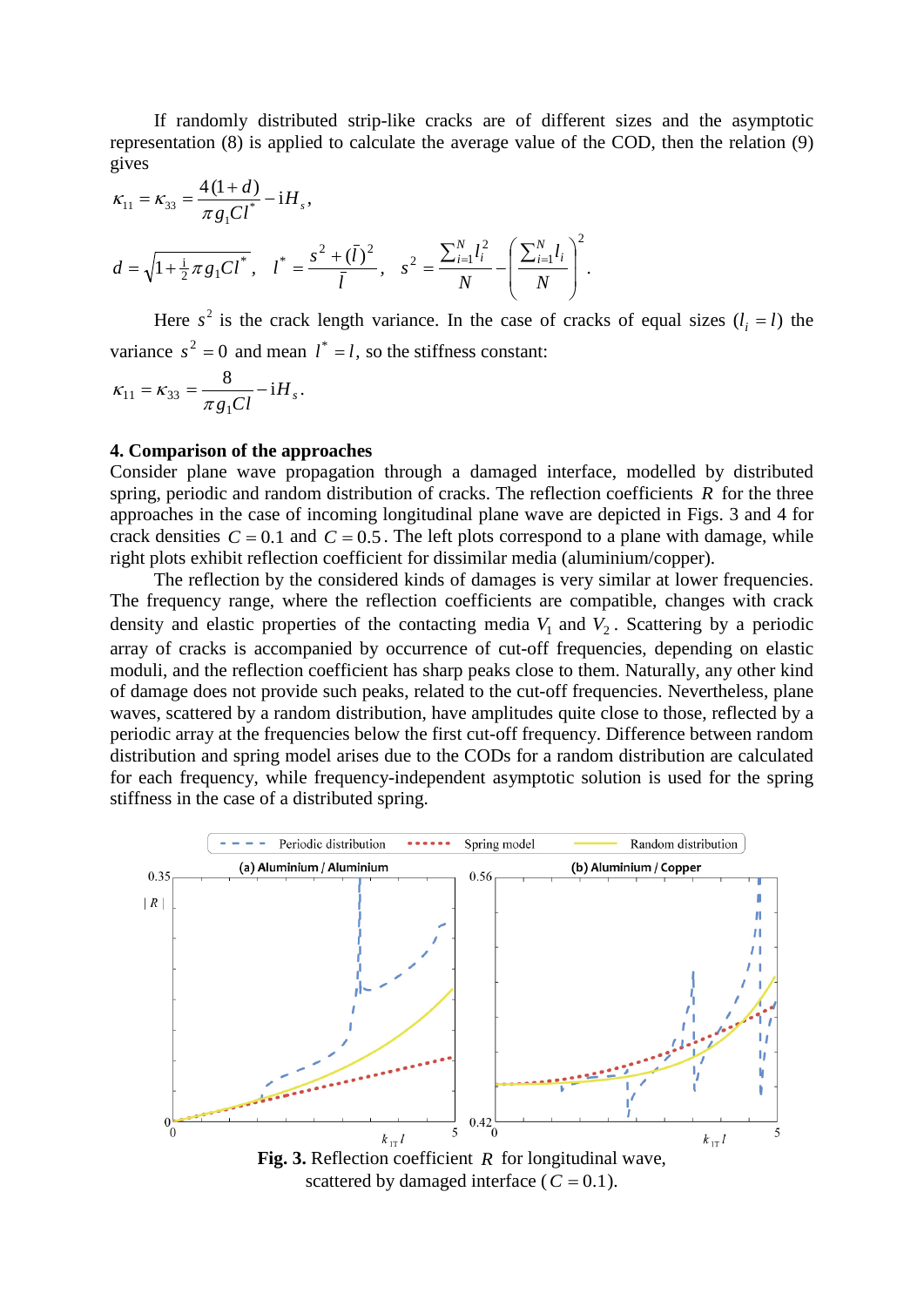



**Fig. 5.** Imaginary (a) and real (b) parts of the average value of the COD at  $k_{1T} s = 0.2$ .



**Fig. 6.** Imaginary (a) and real (b) parts of the average value of the COD at  $k_{1T} s = 4$ .